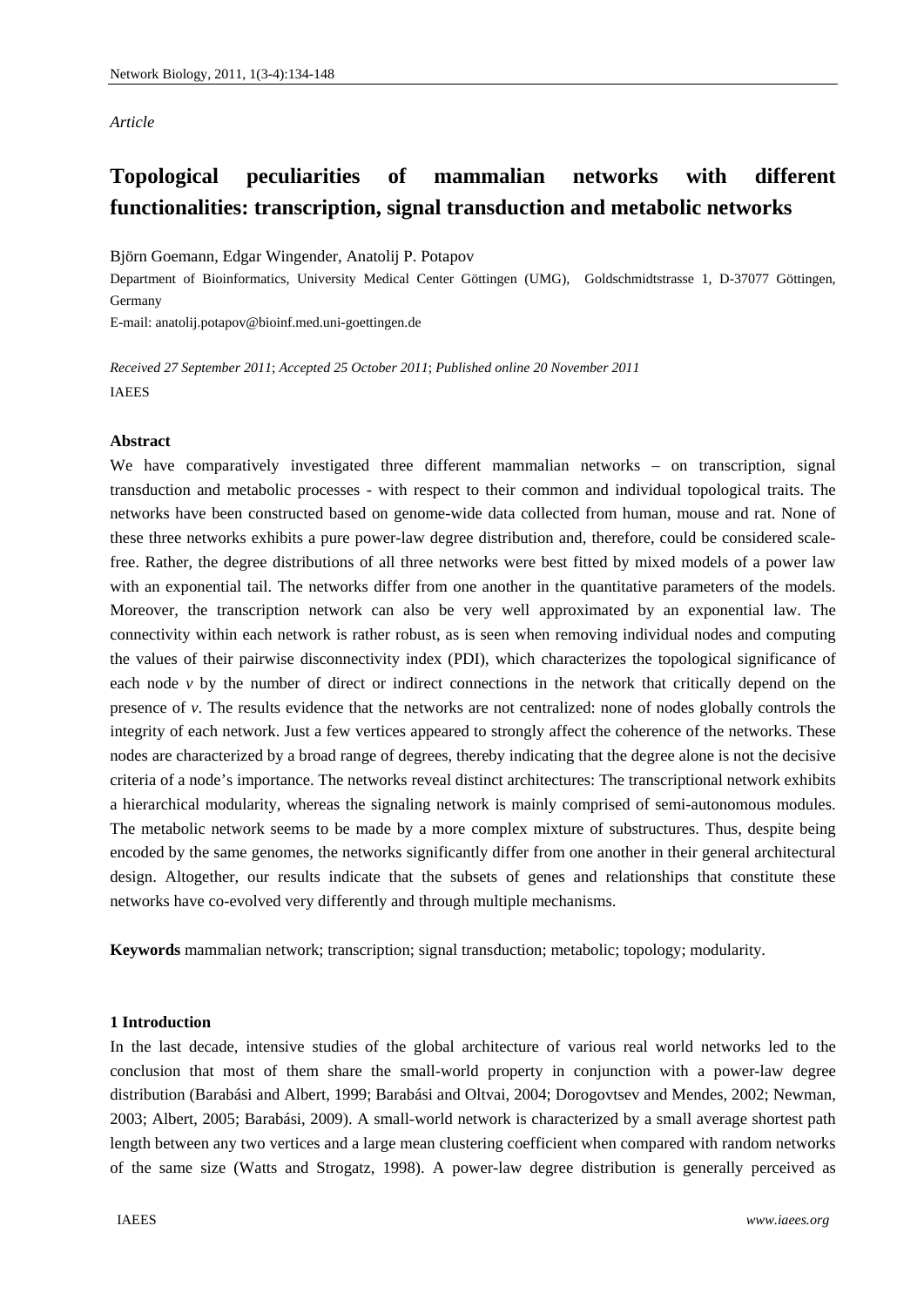135

synonym for its scale-freeness. It implies that most vertices have a very small number of links while few others, so-called "hubs", are highly linked, although other degree distributions (e.g. exponential decays) exhibit this property as well (Tacutu et al., 2011; Zhang, 2011). It is an important characteristic of such a topology that it assures an amazing robustness against random failures and is sensitive only to targeted attacks on the hub nodes (Barabási and Albert, 1999; Albert et al., 2000; Jeong et al., 2001; Barabási and Oltvai, 2004). They are thought to connect various modules inside a scale-free network, i.e. sets of highly interlinked vertices, which themselves have been reported to be organized in a hierarchical way (Barabási and Oltvai, 2004; Newman, 2002; Girvan and Newman, 2002). Most notable, however, is that an evolutionary model has been reported that explains well how networks with a scale-free degree distribution have been generated, i.e. through a preferential attachment of newly emerging vertices to hubs (Barabási and Albert, 1999; Barabási and Oltvai, 2004; Albert, 2005).

So far, such features have been reported for different types of biological networks in various organisms: they range from metabolic networks in bacteria, archaea and eukaryotes (Ravasz et al., 2002; Wagner and Fell, 2001; Ma and Zeng, 2003; Wagner, 2001) over protein-protein interaction networks in yeast and fly (Jeong et al., 2001; Maslov and Sneppen, 2002; Yook et al., 2004; Giot et al., 2003) to some signaling (Papin and Palsson, 2004; Papin et al., 2005) and eukaryotic gene expression networks (Featherstone and Broadie, 2002; Agrawal, 2002; Bhan et al., 2002; Carter et al., 2004; Luscombe et al., 2004). For regulatory networks in higher eukaryotes, only scarce information is available so far about their large-scale characteristics (Ma'ayan et al., 2005; Potapov et al., 2005; Goemann et al., 2009a, Goemann et al., 2009b; Bhardwaj et al., 2010; Ibrahim et al., 2011; Martínez-Antonio, 2011). The current knowledge about the global organization of biological networks is therefore almost completely based on the analysis of prokaryotes and unicellular eukaryotes. It remains to be seen whether the architecture of the corresponding networks in multicellular systems considerably deviates from that in unicellular ones. Since the processes in higher eukaryotes require a much higher regulatory overhead to coordinate the differential gene expression programs in various cell types and tissues one may expect several peculiarities in the corresponding networks.

This work extends our previous studies on selected mammalian networks (Potapov et al., 2005; Goemann et al., 2009a, Goemann et al., 2009b) by describing and comparing the general topologies of mammalian regulatory systems. Each of the inspected networks displays a specific functional aspect of a mammalian cell: (*i*) the transcription network, representing the relationships between transcription factor genes, (*ii*) the signaling network, comprising all known signal transduction molecules, and (*iii*) the metabolic network composed of genes encoding metabolic enzymes. Our previous studies have already indicated a peculiarity of the mammalian transcription network compared with the signaling and the metabolic network in being void of 3-node feed-back loops (Goemann et al., 2009a, Goemann et al., 2009b). The focus here is on their degree distributions, modular organization, and robustness against random and targeted perturbations. We show that despite being encoded by the same genomes, these networks significantly differ from one another in their general architectural design.

#### **2 Methods**

## **2.1 Estimation of the degree distribution**

Estimation of the parameters of the power-law, exponential law and power-law with exponential tail distributions have been calculated using the maximum likelihood method. In the case of the power-law,  $P(k) \approx k^{-\gamma}/\zeta(\gamma)$  where  $\zeta(\gamma)$  is the Riemann zeta function, i.e.  $\zeta(\gamma) = \sum_{k=1}^{\infty}$  $\overline{a}$  $=\sum k^{-}$ 1  $(\gamma)$ *k*  $\zeta(\gamma) = \sum k^{-\gamma}$ . The likelihood function

is given by  $L(\gamma | k) = \prod_{k=1}^{N} k^{-\gamma} / \zeta(\gamma)$  $\prod_{k=1} k^{-\gamma}/\zeta(\gamma)$  with *N* as the maximum observed degree. Estimating  $\gamma$  is then obtained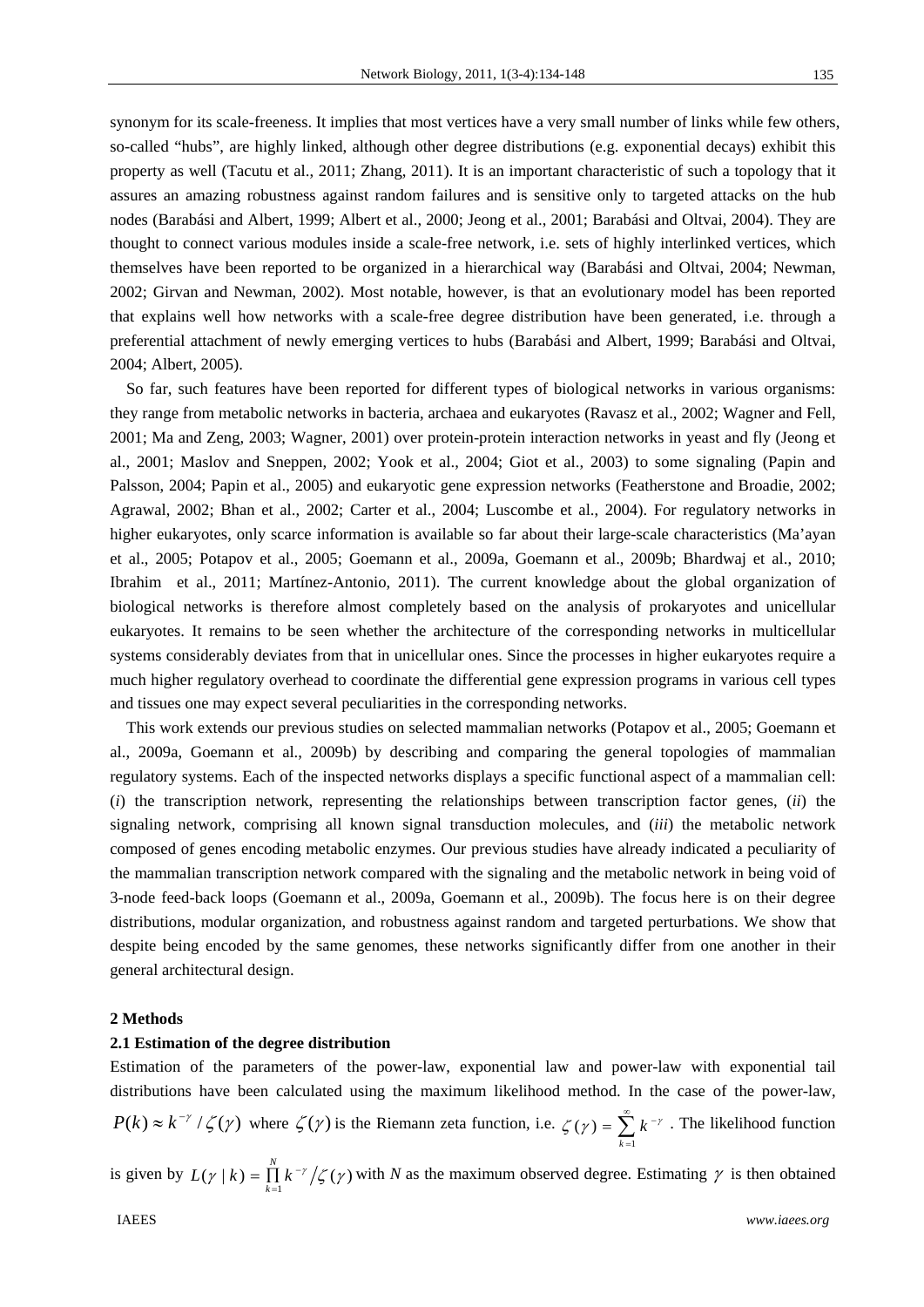136

finding zeros of the derivative of the logarithm of  $L(\gamma | k)$ . As for the exponential-law,  $P(k) \approx e^{-\lambda k}/C_1$  where  $C_1 = \sum_{k=1}^{\infty}$  $\overline{a}$  $= \sum e^{-}$  $1 - \sum_{k=1}$  $C_1 = \sum e^{-\lambda k}$  is the normalization constant. The likelihood function is  $L(\lambda | k) = \prod_{k=1}^{N} e^{-k}$ *k*  $L(\lambda | k) = \prod e^{-\lambda k}/C$  $(l \mid k) = \prod_{k=1}^{N} e^{-\lambda k}/C_1$  and  $\lambda$  can be obtained by maximizing the logarithm of  $L(\lambda | k)$  in the same way as for the power-law*.* Finally, the probability function for the power-law with exponential tail is  $P(k) \approx k^{-\alpha} e^{-\beta k} / C_2$  where in this case  $C_2 = \sum_{k=0}^{\infty} k^{-\alpha} e^{-\beta k}$ . The respective likelihood function is  $\overline{a}$ 1 *k*  $\begin{bmatrix} 1 & e & e \\ 1 & 1 & e \\ 1 & 1 & 1 \end{bmatrix}$  $L(\alpha, \beta | k) = \prod^N k^{-\alpha} e^{-\beta k} /C$ *k*  $\alpha$ ,  $\beta$  | k) =  $\prod_{k=1}$   $k^{-\alpha} e^{-\beta k}$  /C<sub>2</sub>. Both,  $\alpha$  and  $\beta$  can be obtained again by finding zeros of the derivative of

the logarithm of the likelihood function.

# **2.2 Dependency of the clustering coefficient on the degree**

The clustering coefficient of a node  $v_i$  measures how many links,  $n_i$ , between its neighbors exist in relation to the maximum possible number of such links, i.e. how well its neighborhood is interconnected:  $c(v_i) = n_i / k_i (k_i - 1)$ . The mean clustering coefficient for vertices with degree k,  $C(k)$ , is the average clustering coefficient for all nodes with degree *k*. A network has a hierarchical modular organization if *C*(*k*) approximately follows a power-law of kind  $C \propto k^{-\omega}$ . When  $\omega = 1$ , modules are arranged in a hierarchical style throughout a network (Ravasz et al., 2002; Barabási and Oltvai, 2004). The power-law approximation of  $C(k)$  can be seen in a log-log plot.

# **2.3 Pairwise disconnectivity index**

The pairwise disconnectivity index estimates the importance of a network element for sustaining the connection between pairwise linked nodes (potapov et al., 2008). For a vertex *v*, it is given by  $Dis(v) = 1 - N'/N$  where *N'* is the number of still pairwise linked vertices when *v* has been removed from the network and *N* is the number of all initially pairwise connected vertices: The pairwise disconnectivity index ranges between 0 and 1 where zero indicates that  $\nu$  is not crucial for the connection of any two linked nodes and one means that no two vertices are connected to each other anymore.

## **3 Results**

## **3.1 Genome-wide mammalian transcription, signaling and metabolic networks**

The view of mutually affecting biological processes in a network perspective has greatly facilitated our understanding of the underlying functionality and occasionally complex interrelationships. Such networks may represent specific aspects of regulatory functions in a cell in nearly any detail or just outline the very general processes at a rather discrete level. Here, we consider various mammalian networks at the level of their orthologous abstraction (Choi et al., 2004; Matys et al., 2006; Krull et al., 2006), i.e. pooling the available information for different mammalian species (mostly human, mouse and rat) and thereby neglecting conceivable particularities between them. We have applied this technique to the genome-wide scale, hence focusing on the regulatory potential within the whole genome and not that of its particular parts expressed in various cell types.

We have studied mammalian networks of three different kinds, each of which is represented as a directed graph without double edges. The core network of mammalian transcription factor genes was retrieved from the TRANSFAC® database, release 11.3 (Matys et al., 2006), and the TRANSPATH® database, release 8.3 (Krull et al., 2006). In this network, the nodes represent genes that are coding for transcription factors (TF-genes), other kinds of genes were not considered. The edges respond to the genetic interactions between TF-genes, i.e.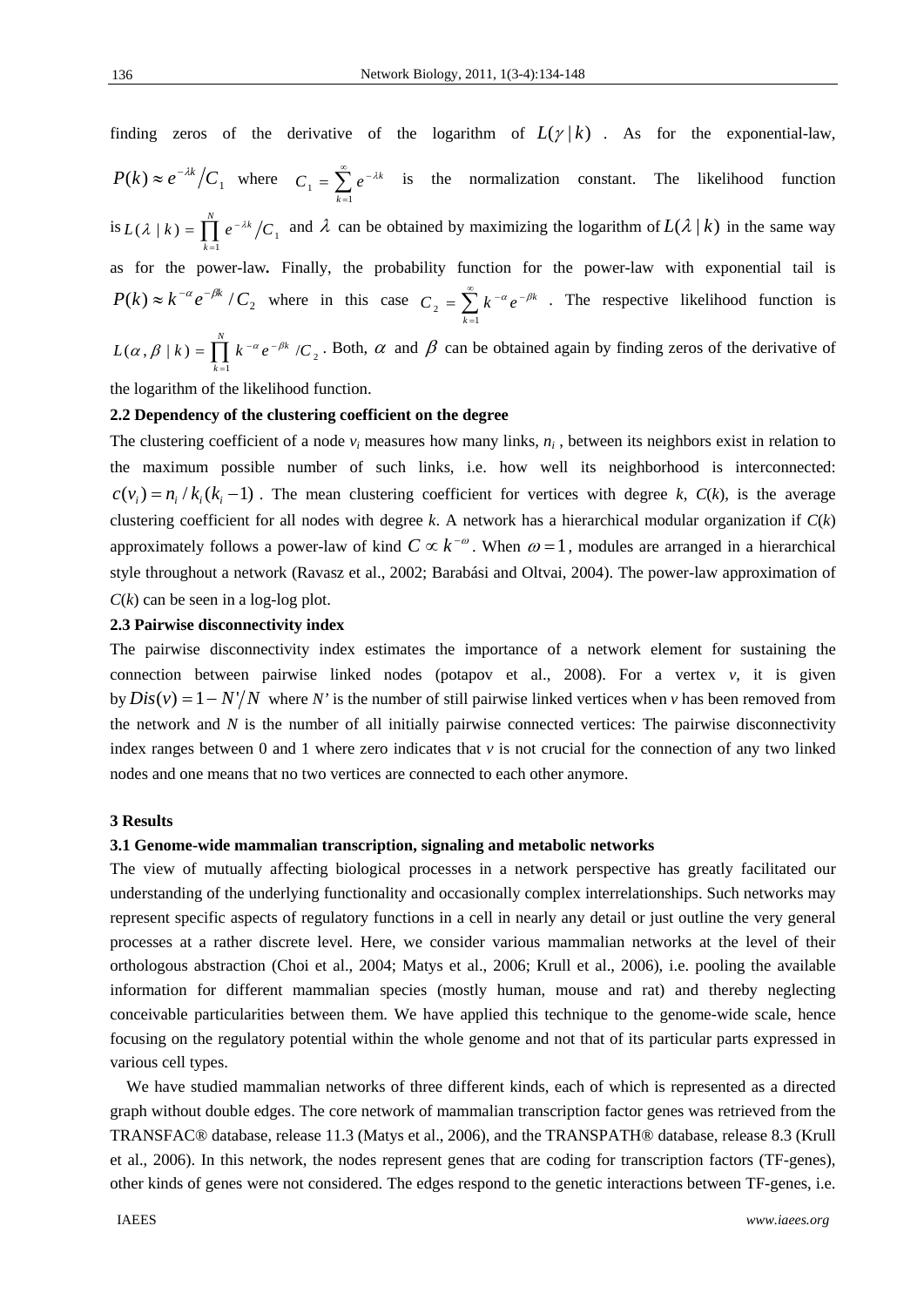comprise the expression of each TF-gene and the effects of its product, i.e. trans-activation/-repression of the target TF-genes, etc. (Fig. 1). This *transcription* network consists of 279 nodes and 657 edges.



**Fig. 1** The semantics of edges in the mammalian networks studied here. *Transcription*: a link from transcription factor gene *i*  $(TFG<sub>i</sub>)$  to transcription factor gene *j*  $(TFG<sub>i</sub>)$  consists of the expression of  $TFG<sub>i</sub>$  and the subsequent interaction of transcription factor *i* (*TF<sub>i</sub>*) with the promoter of transcription factor gene *j* (*TFG<sub>i</sub>*). *Signaling*: an edge  $P_i \rightarrow P_j$  refers to a causal link from protein *i* to protein *j*. *Metabolic*: an edge *EGiEGj* represents a link mediated by a metabolite that is both the product and educt of two adjacent metabolic reactions which are catalyzed by enzymes  $E_i$  and  $E_i$  that are expressed by genes  $G_i$  and  $G_i$ , respectively.

The TRANSPATH® database (Krull et al., 2006), release 8.3, was also used to reconstruct the mammalian signal transduction network. It shows how various signals are relayed from different receptors to target molecules such as transcription factors and metabolic enzymes. For this, we extracted "semantic" reactions only which focus on the essential components between which information is actively forwarded, and did so at the level of "orthogroups" (Choi et al., 2004). This *signaling* network consists of 1571 nodes and 3425 edges.

The mammalian network of genes encoding enzymes of metabolic reactions was reconstructed from the Ligand section of the KEGG database (Kanehisa et al., 2008) by retrieving all genes encoding metabolic enzyme activity in mammalian (more precisely: human, mouse and rat) systems. Consistently following a genome-centric view, the nodes represent genes coding for metabolic enzymes, and the edge semantics is to forward a metabolite produced by one enzyme to one that consumes it (Fig. 1). This network emphasizes the role of genetically encoded information in metabolic processes and can be viewed as the line graph of the original metabolic graph. We will refer to this one as to *metabolic* network. Its weakly connected part consists of 1793 nodes and 5538 edges.

#### **3.2 The small-world property and presence of modules**

The general topological features of these mammalian networks are compiled in Table 1. In the networks the average shortest paths length are with 3.4 (transcription network), 6.2 (signaling network) and 6.4 (metabolic network) fairly small as compared to the respective network size. The mean clustering coefficients of 0.07 in the transcription network, 0.02 in the signaling network and 0.09 in the metabolic network are much larger than the expected values of randomized networks of the same size (Table 1). An increased clustering is indicative for a modular style of network architecture (Barabási and Oltvai, 2004; Ravasz et al., 2002).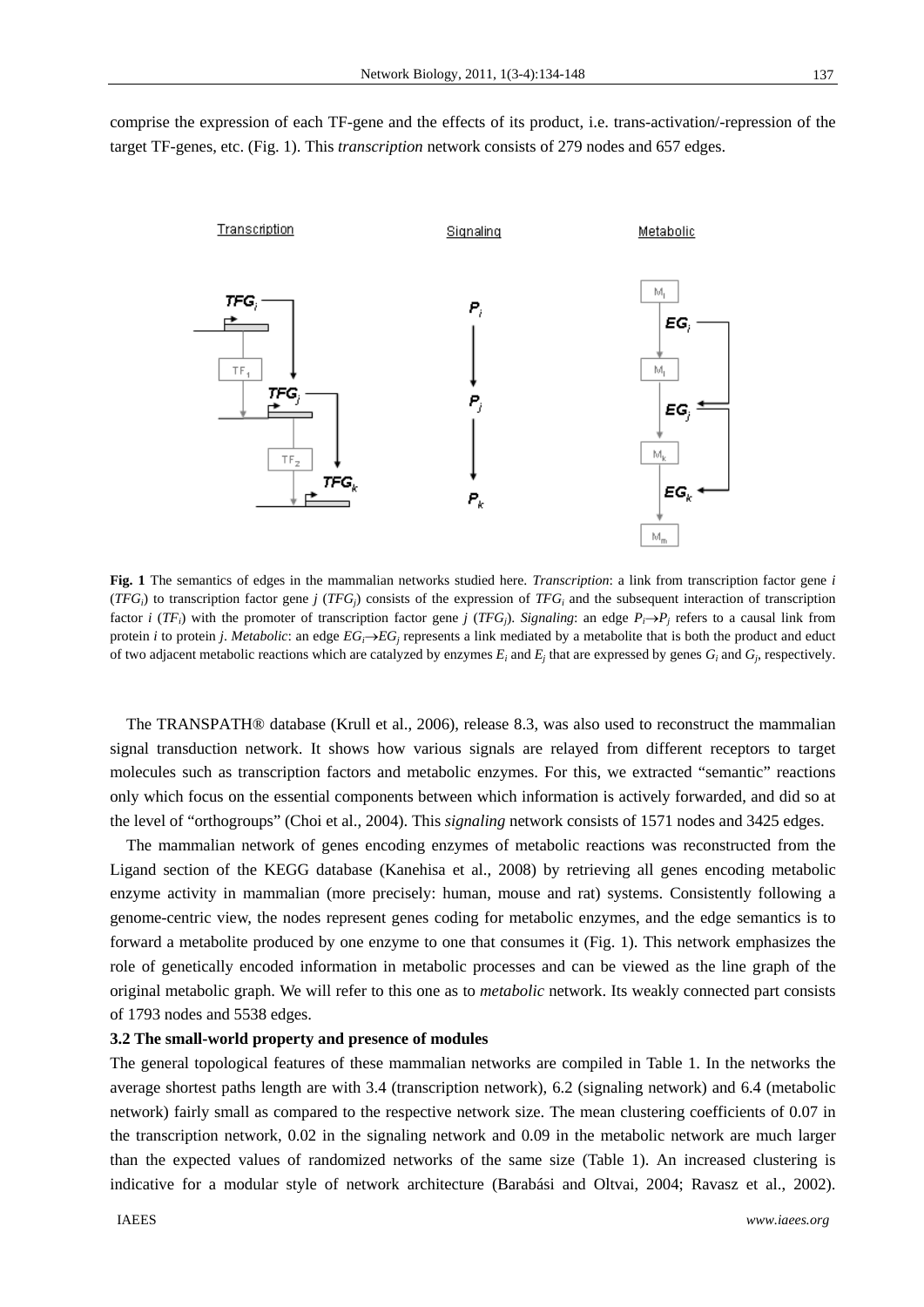| <b>Table 1</b> Topological properties of the mammalian regulatory fictworks |               |           |           |  |  |
|-----------------------------------------------------------------------------|---------------|-----------|-----------|--|--|
|                                                                             | Transcription | Signaling | Metabolic |  |  |
|                                                                             |               |           |           |  |  |
| Vertices                                                                    | 279           | 1571      | 1793      |  |  |
| Edges                                                                       | 658           | 3425      | 5538      |  |  |
| Density                                                                     | 2.36          | 2.18      | 3.09      |  |  |
| Shortest path length                                                        |               |           |           |  |  |
| Mean                                                                        | 3.4           | 6.2       | 6.4       |  |  |
| Max                                                                         | 10            | 18        | 18        |  |  |
| Clustering coefficient                                                      |               |           |           |  |  |
| Mean                                                                        | 0.074         | 0.021     | 0.087     |  |  |
| Random <sup>*</sup>                                                         | 0.016         | 0.002     | 0.003     |  |  |
| Pairwise disconnectivity index                                              |               |           |           |  |  |
| Mean                                                                        | 0.012         | 0.002     | 0.002     |  |  |
| Max                                                                         | 0.211         | 0.043     | 0.083     |  |  |

Following the criteria of small-world networks stated as increased clustering features and small mean shortest path lengths (Watts and Strogatz, 1998), all three mammalian networks are of small-world.

**Table 1** Topological properties of the mammalian regulatory networks

\*Expected for random graphs with the same number of vertices and edges.

#### **3.3 Degree distribution does not show scale-freeness**

Recent attempts in reassessing the degree distributions of various networks indicate that in many cases, data were fitted prematurely to a power law (PL),  $P(k) \propto k^{-\gamma}$ , (Amaral et al., 2000; Clauset et al., 2009). The reason for wrongly assigning a power-law can be understood from the way how the degree distribution is usually analyzed (Clauset et al., 2009; Li et al., 2006). In particular, the most frequently applied method linear regression on a double logarithmic plot - suffers from several major drawbacks and may lead to misleading results (Clauset et al., 2009). In fact, by using other statistical approaches such as the maximum likelihood method, many of the apparently power-law networks were shown to be of single or broad scale (Amaral et al., 2000; Guelzim et al., 2002; Montoya et al., 2006; Khanin and Wit, 2006). Single-scale networks are characterized by a connectivity distribution that decays according to an exponential law (EL),  $P(k) \propto e^{-\lambda k}$ . In contrast, broad-scale networks display a mixed connectivity distribution that exhibits a power law with an exponential tail (PLET),  $P(k) \propto k^{-\alpha} e^{-\beta k}$  (Amaral et al., 2000). Because the exponential decay term  $e^{-\beta k}$  overwhelms the power decay term  $k^{-\alpha}$  at large k, this distribution is not asymptotic to a power law.

We have analyzed the distributions of the incoming (*k-in*), outgoing (*k-out*) and total (*k-inout*) degrees of the mammalian networks with respect to these three types of models. The fitting parameters were obtained by using a standard maximum likelihood estimators' procedure (see Methods section). Fig. 2 depicts the degree sequences for the incoming, outgoing and total degrees of the networks altogether with the fitted power law, exponential law and the power law with exponential tail. The maximum likelihood estimators for the respective parameters of the models  $\gamma$  (PL),  $\lambda$  (EL),  $\alpha$  and  $\beta$  (PLET) are summarized in Table 2. As can be seen from the plots in Fig. 2, pure PL and EL models fit to the observed distributions to different extent, whereas the PLET model always fits well. Only in some cases (all degree distributions of the transcription network and the out-degree distribution of the metabolic network), the pure EL model seems to fit as well as the PLET.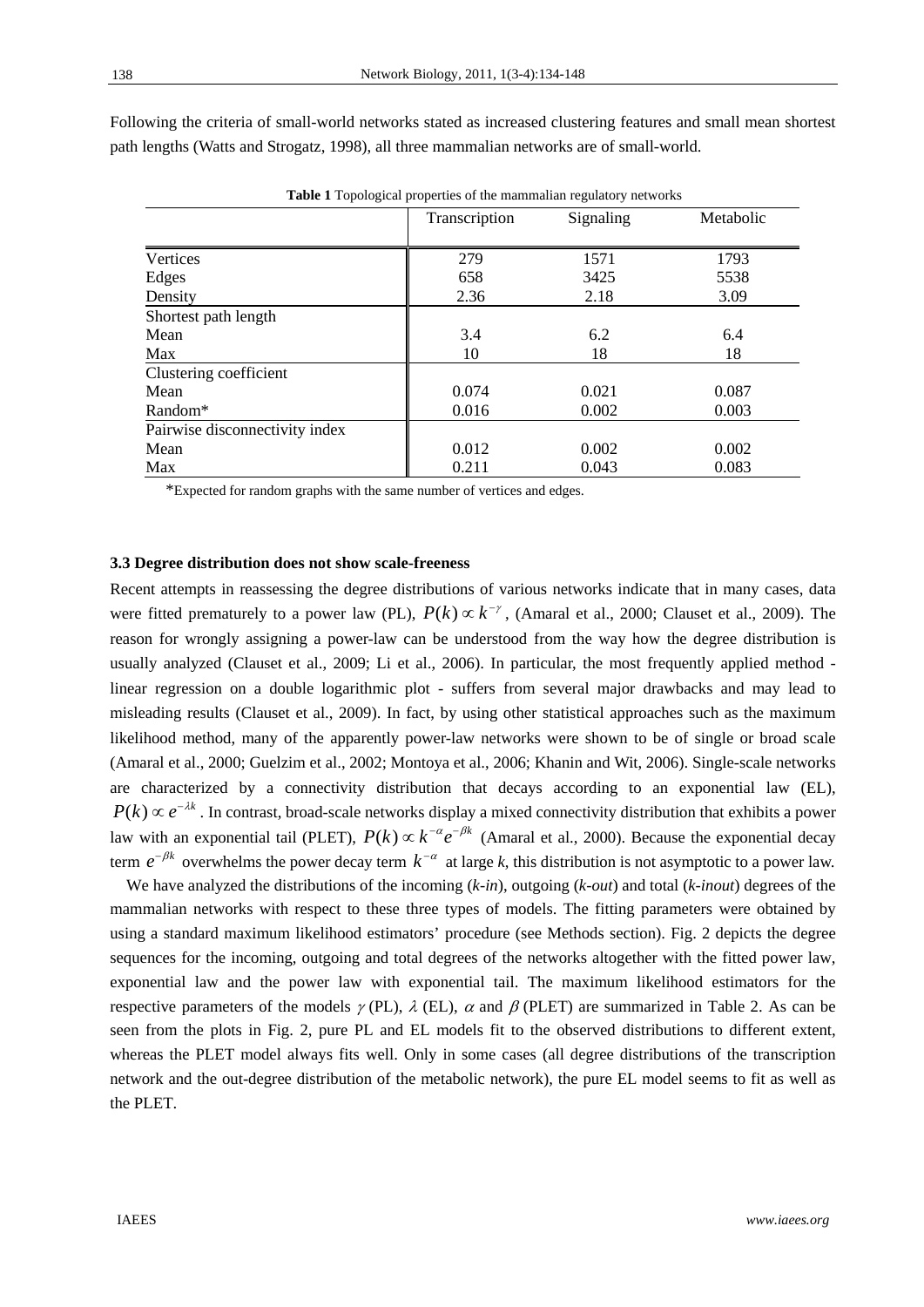

**Fig. 2** The *in-*, *out-* and *inout-*degree distributions in the mammalian networks do not confirm pure scale-freeness. The logarithm of the respective degree is denoted on the x-axis and opposed to the logarithm of its observed probability (y-axis). In each of the plots, the red line depicts the fitted power law to the data, the green curve represents the fitted exponential law and the blue curves stands for the fitted power law with exponential tail. The maximum likelihood estimators for the corresponding parameters are specified in the small boxes.

|                  | Power-law | <b>Exponential</b> law |          | Power law with exponential tail |  |
|------------------|-----------|------------------------|----------|---------------------------------|--|
|                  | $\gamma$  | λ                      | $\alpha$ | B                               |  |
| Transcription    |           |                        |          |                                 |  |
| $k$ -in          | 1.70      | 0.24                   | 0.40     | 0.23                            |  |
| $k$ - <i>out</i> | 1.80      | 0.27                   | 0.70     | 0.21                            |  |
| $k$ -inout       | 1.63      | 0.19                   | 0.56     | 0.14                            |  |
| Signaling        |           |                        |          |                                 |  |
| $k$ -in          | 1.86      | 0.27                   | 1.31     | 0.09                            |  |
| $k$ - <i>out</i> | 1.88      | 0.29                   | 1.29     | 0.10                            |  |
| $k$ -inout       | 1.71      | 0.21                   | 1.04     | 0.08                            |  |
| Metabolic        |           |                        |          |                                 |  |
| $k$ -in          | 1.51      | 0.12                   | 0.68     | 0.06                            |  |
| $k$ - <i>out</i> | 1.74      | 0.26                   | 0.33     | 0.28                            |  |
| k-inout          | 1.58      | 0.15                   | 0.78     | 0.08                            |  |

**Table 2** Maximum likelihood estimators for the fitted power-law, exponential law and power law with exponential tail models for each of the degree sequences of the transcription, signaling and metabolic networks.

Due to the clear pitfalls of mere visual inspection, we applied a likelihood ratio test which compares the quality of fitness of the three considered models. Table 3 summarizes the differences of the logarithms of the maximum likelihood functions for the three models using their estimated parameters. A positive value indicates that the first of the two models has a higher outcome of its maximum likelihood function and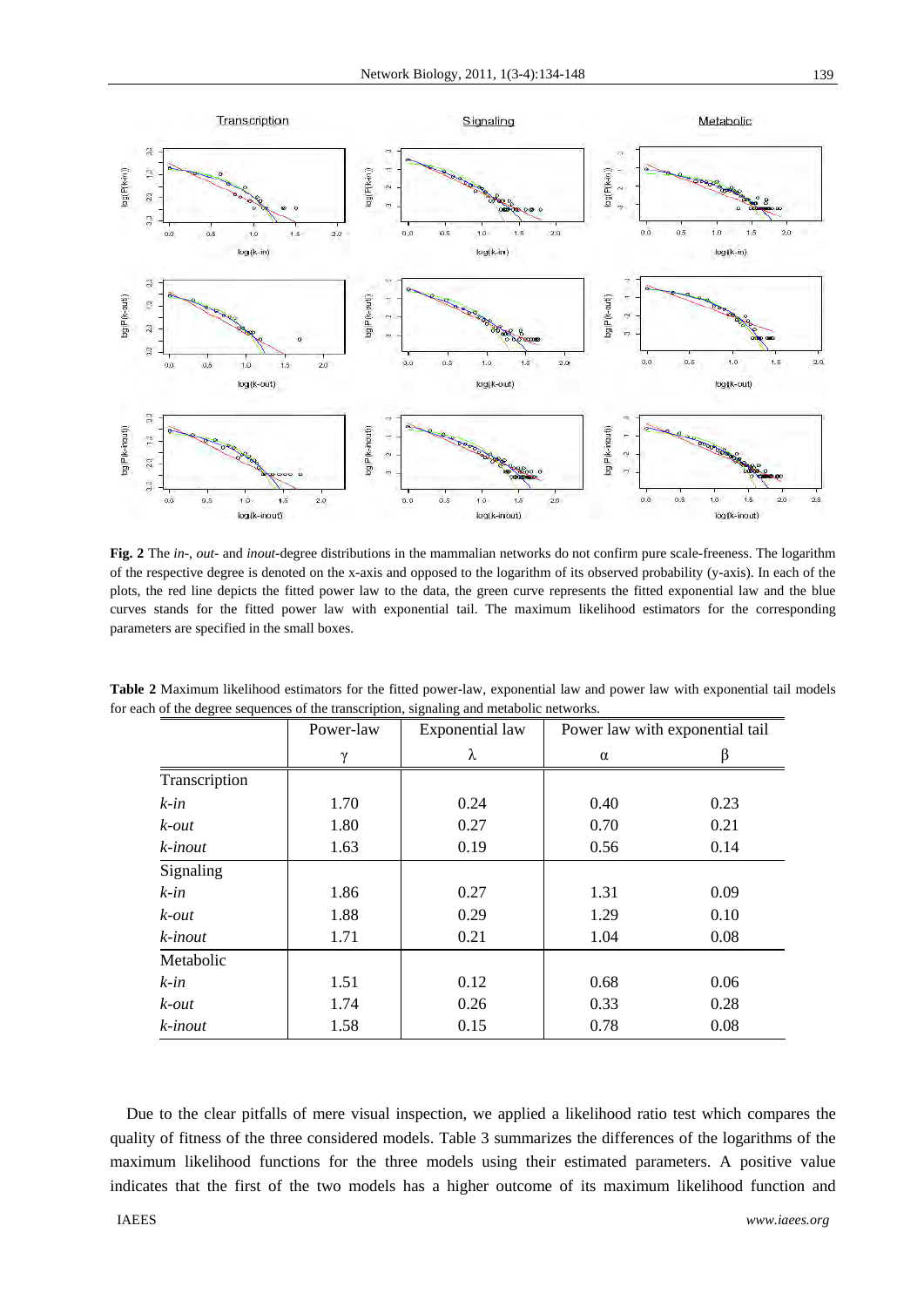therefore is the preferred choice compared to the other one, while a negative value denotes the preference of the second model among the two models tested. As assessed above from a visual inspection of the plots in Fig. 2, the likelihood ratio test also reveals a PLET model being superior over the two considered alternatives in fitting the degree distribution of each mammalian network examined (Table 3, the second and third columns). For the transcription network, the preference of a PLET over an EL model is minimal, thereby confirming that the degree distributions of this network can be approximated by the latter. A similar notion can be applied to the outgoing degree distribution in the metabolic network. When just comparing PL and EL models, the power-law model is given preference for the signaling network only, but is nevertheless clearly rejected against the PLET model as a plausible fit for its degree distributions. Hence, none of the networks is scale-free.

**Table 3** Likelihood ratio tests for the fitted power-law (**PL**), exponential law (**EL**) and power law with exponential tail (**PLET**) distributions in the mammalian networks. The test is applied to two different models for the *in*-, *out*- and *inout*-degree at a time. A positive (negative) outcome means that the first (second) model is preferred amongst the other one.

|               | PL vs EL  | PL vs PLET | EL vs PLET |
|---------------|-----------|------------|------------|
| Transcription |           |            |            |
| $k$ -in       | $-32.18$  | $-33.92$   | $-1.74$    |
| $k$ -out      | $-20.34$  | $-25.92$   | $-5.58$    |
| k-inout       | $-45.85$  | $-53.75$   | $-7.90$    |
| Signaling     |           |            |            |
| $k$ -in       | 76.73     | -54.77     | $-131.50$  |
| $k$ -out      | 63.55     | $-58.65$   | $-122.21$  |
| k-inout       | 20.70     | $-149.95$  | $-170.65$  |
| Metabolic     |           |            |            |
| $k$ -in       | $-101.21$ | $-151.71$  | $-50.50$   |
| $k$ -out      | $-299.37$ | $-308.73$  | $-9.36$    |
| k-inout       | $-157.39$ | $-302.46$  | $-145.07$  |

#### **3.4 Clustering coefficient indicates different architectures of the three mammalian networks**

Modular organization is a hallmark of biological systems with each module performing its special functional task (Hartwell et al., 1999; Spirin and Mirny, 2003). Modules are sub-networks of different sizes with an enhanced density of internal links and are thought to be arranged in either a semi-autonomous or hierarchical manner (Ravasz et al., 2002; Barabási and Oltvai, 2004). The semi-autonomous type of organization might be provided by relatively independent groups of interconnected vertices which altogether do not exhibit a dependence of the average clustering coefficient for nodes with degree  $k$ ,  $C(k)$ , on the degree  $k$  (Ravasz et al., 2002; Barabási and Oltvai, 2004). In contrast, a hierarchical modular organization implies that small groups of vertices assemble hierarchically into increasingly larger groups with communication between the different highly clustered neighborhoods being maintained by a few hubs (Ravasz et al., 2002; Ravasz and Barabási, 2003; Barabási and Oltvai, 2004). Such nested organization of modules is expected to provide a dependence of  $C(k)$  on the degree *k* in a power-law fashion,  $C(k) \propto k^{-\omega}$ , in a double logarithmic plot (Ravasz et al., 2002; Ravasz and Barabási, 2003; Barabási and Oltvai, 2004). As was shown with artificially designed and highly regular networks constructed by a repeated duplication and integration process of clustered nodes (Ravasz and Barabási, 2003; Barabási and Oltvai, 2004), a slope of -1 indicates a modular architecture in hierarchical style throughout a network. A power-law dependence of the clustering coefficient on the degree ( $C(k) \propto k^{-1}$ ) has been suggested to be the signature of hierarchical networks (Ravasz et al., 2002; Ravasz and Barabási, 2003; Barabási and Oltvai, 2004).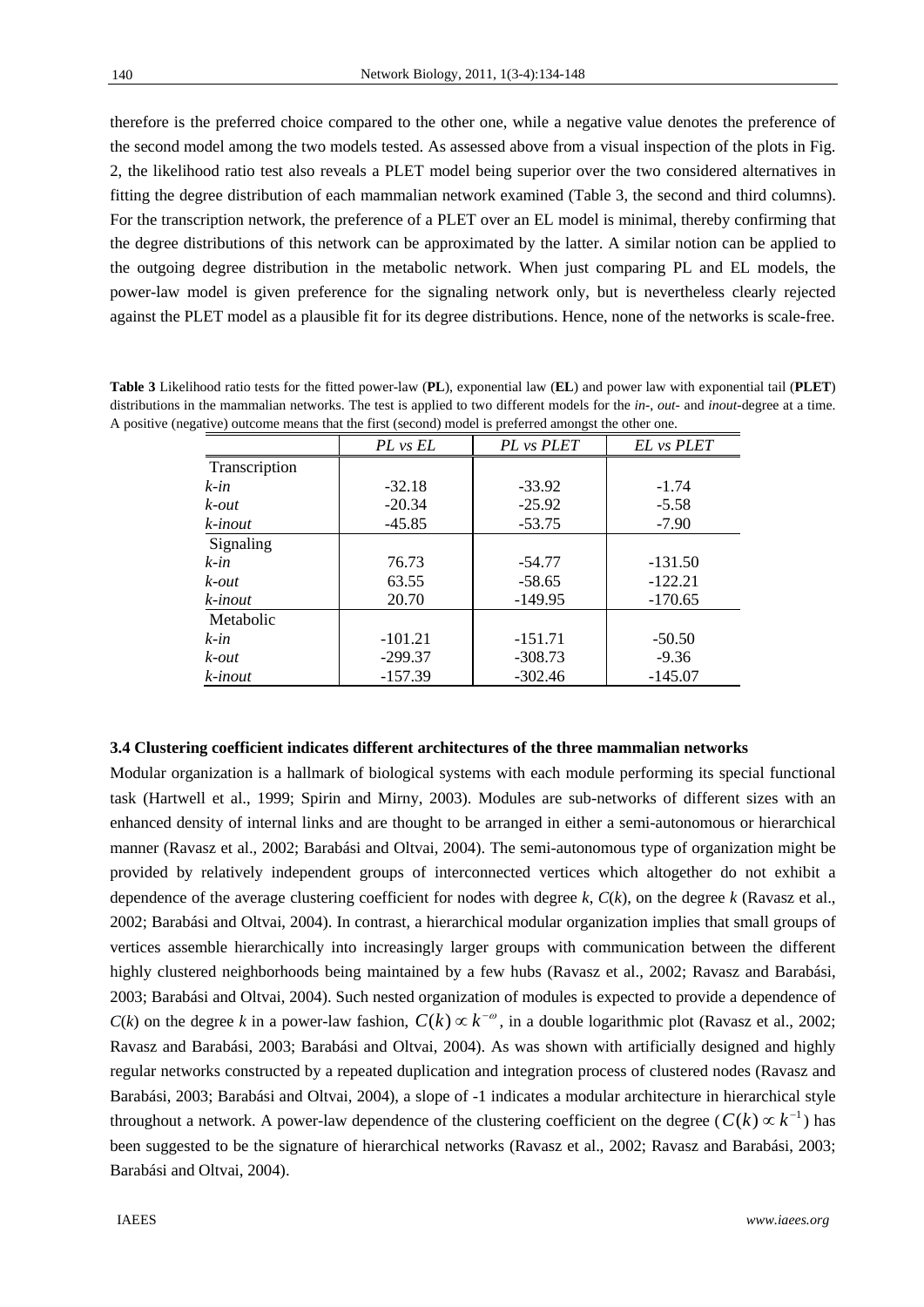To assess whether the mammalian networks exhibit hierarchical modularity, we checked the dependency of the average clustering coefficient on the degree (Fig. 4). In the case of the transcription network, *C*(*k*) clearly depends on *k*. This dependency can be linearly fitted in a log-log plot and, thus, follows a power-law. However, the overall slope of -0.47 is significantly smaller than the expected -1. This might reflect a relaxed hierarchical setup of modules. On the contrary,  $C(k)$  is independent from  $k$  in the signaling network and their relation thus strikingly fails to express a power-law behavior in double logarithmic scale. Accordingly, hierarchical modularity cannot be detected in the signaling network and the semi-autonomous type of modular organization is likely to dominate instead. In the metabolic network, there is a dependency of *C*(*k*) on *k* in principle, but the scattering of values in the log-log plot (Fig. 3) does not allow a plausible approximation by a power-law. Probably, hierarchical and semi-autonomous types of modularity co-exist in this network.



**Fig. 3** The dependency of the mean clustering coefficient  $C(k)$  on the degree k. (a): Relationships between  $C(k)$  and k in nonlogarithmic scale. (b): For each of the mammalian networks, the logarithm of the mean clustering coefficient of all vertices with *inout*-degree *k* is plotted against the logarithm of *k*. The diagonal solid line in each figure has slope 1, following  $C(k) \propto k^{-1}$ , which corresponds to the case of throughout hierarchical modularity. The dashed line represent the best linear fit.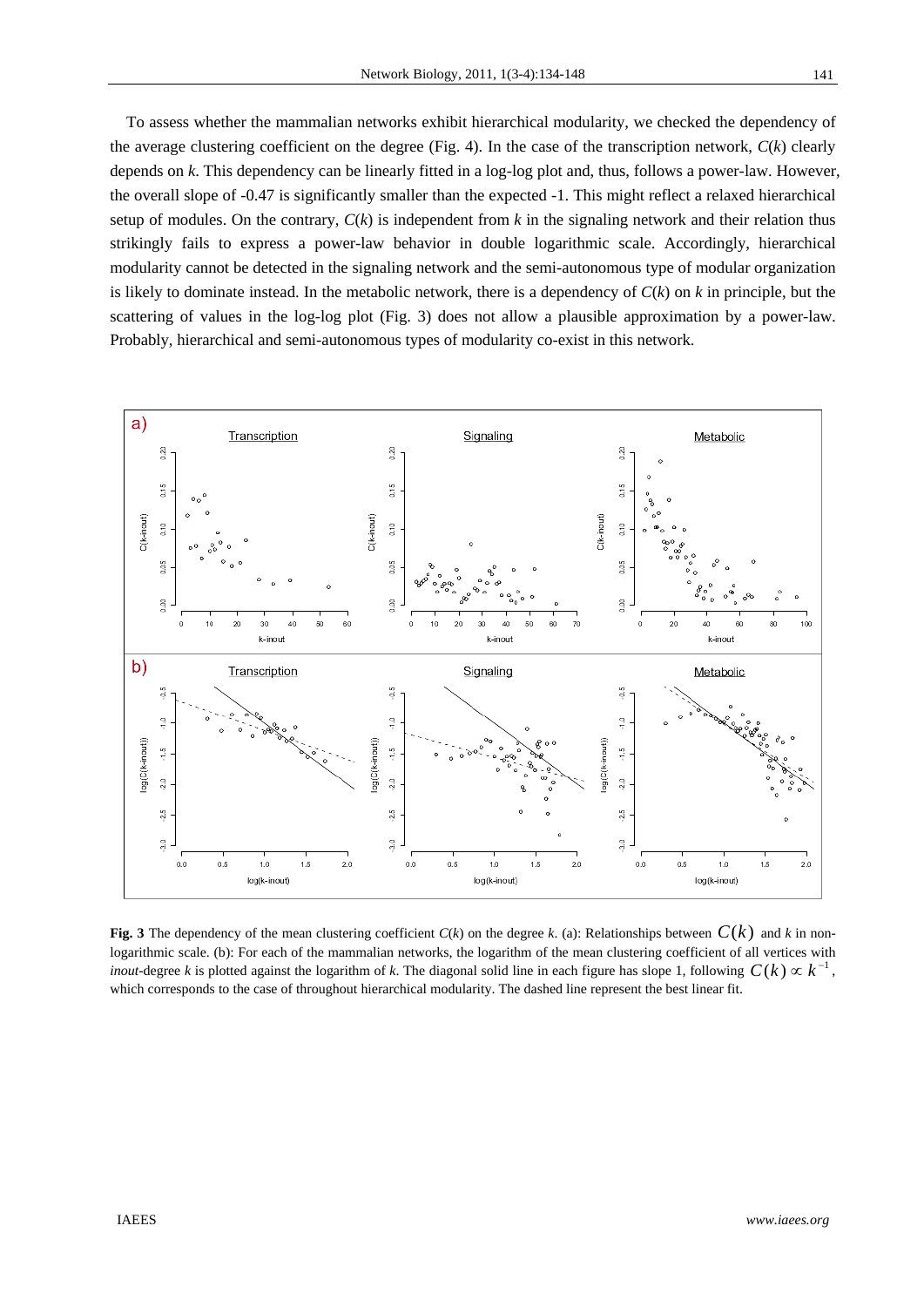

**Fig. 4** The pairwise disconnectivity index of individual vertices versus their *inout*-degrees. Although the topological significance of a vertex (x-axis) positively correlates with the degree (y-axis), this trend is not straightforward. Hub nodes are neither generally crucial for the connectedness of the networks nor are low or mid-range degree nodes constantly playing a minor role in this context. Instead, a strong effect on the connectedness that is far in excess of the average pairwise disconnectivity indices (dotted vertical lines) occurs for nearly all kinds of degrees. The mean pairwise disconnectivity index and the mean *inout*-degree of all vertices in a network are indicated by the horizontal and vertical dotted lines, respectively.

## **3.5 Network robustness and the importance of hub nodes**

Next to a modular organization, biological systems fundamentally feature a remarkable robustness (Kitano, 2004). It has been observed that they can generally withstand perturbations, but are sensitive against targeted attacks on the hub nodes (Albert et al., 1999; Albert et al., 2000; Barabási and Oltvai, 2004; Crucitti et al., 2004). In this regard, we have examined the three mammalian networks to their tolerance against single node knockouts using the methodology introduced in (Potapov et al., 2008) – the pairwise disconnectivity index (PDI). This approach is based on the systematic removal of individual nodes and computing the number of ordered pairs of vertices that become disconnected due to the erasing of a given vertex from the network. The PDI of node  $\nu$  characterizes the topological significance of  $\nu$  by considering those direct and indirect connections in the network that critically depend on the presence of *v* (Potapov et al., 2008). The method has been shown to be a well-suited measure for detecting key nodes and groups of nodes in regulatory networks (Potapov et al., 2008; Goemann et al., 2009a; Goemann et al., 2009b).

By applying the PDI to the mammalian networks, we found that random removal of any individual node has only marginal impact on the connectedness of these networks (Fig. 4). The respective mean PDI values are 0.012 (transcription), 0.0023 (signaling) and 0.0019 (metabolic), i.e. deleting a node expectedly disrupts the connection of just 1.2%, 0.23% and 0.19% of the existing paths. However, a small number of nodes are characterized by a PDI value that significantly exceeds the average PDI values (up to 0.21), thereby rendering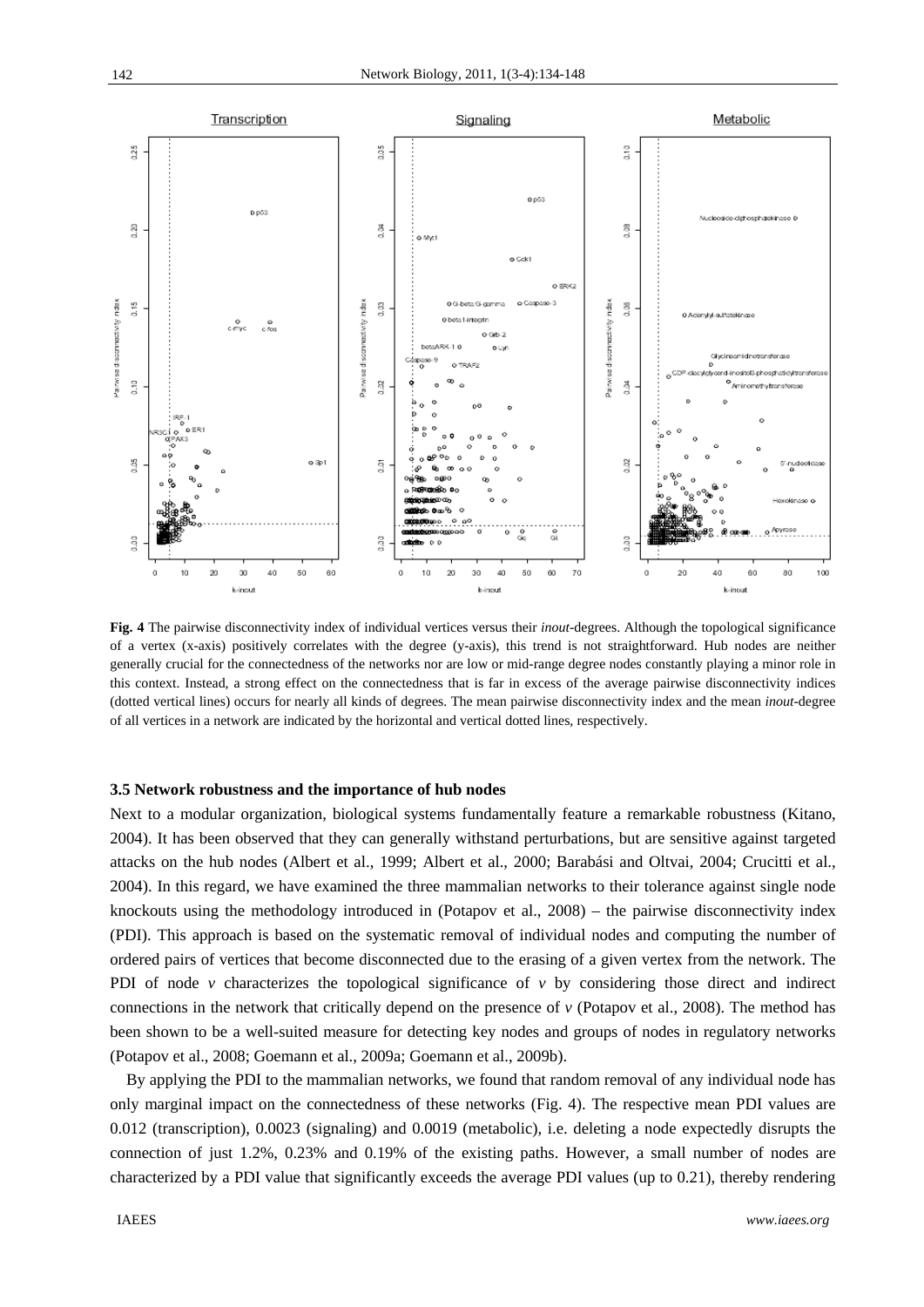the networks vulnerable upon a targeted removal (Fig. 4). These results clearly evidence that the networks are not centralized: none of nodes globally controls the integrity of each network.

Interestingly, these key nodes are not necessarily hubs. As Fig. 4 shows, hubs associated with a high PDI value surely exist in the mammalian networks, e.g. *c-fos, c-myc* and *p53* in the transcription network. However, there are also hubs the topological significance of which ranges within the same scale as selected low or midrange degree vertices (e.g. *Sp1* in the transcription network). In particular within the signaling and metabolic networks many examples were found where hubs have just a small or nearly no impact at all (e.g. *Gi* in the signaling and *apyrase* in the metabolic network). On the other side, a strong effect on the connectedness of all three networks was observed for many nodes with much smaller degrees like *IRF-1* in the transcription and *Myt1* in the signaling network. Consequently, and in agreement with (Potapov et al., 2008), no simple and straightforward relationship between a node's importance for the connectedness of a network and its degree can be detected. The degree alone does not seem to be the decisive criteria for the topological importance of a node.

#### **4 Discussion**

Regulation of cellular processes in higher eukaryotes is characterized by an outstanding complexity. Diverse programs, each involving a large number of molecular entities and their interactions, run in different time scales in an apparently independent manner although being closely interrelated in reality. They generate and forward input-dependent outputs to each other, thereby spotlighting their inner machineries, which enable them to react specifically on a certain composition of inputs (signals, hormones, nutrients, etc.). Much effort has therefore been put into understanding the configurations of the basic regulatory mechanisms.

In this context, several architectural features were detected and advocated as generic attributes of biological regulatory networks: Amongst others, these are (*i*) scale-freeness given by a power-law degree distribution (Barabási, 2009), (*ii*) hierarchical modularity (Ravasz and Barabási, 2003), and (iii) a robust yet fragile design with hubs as the key nodes (Albert et al., 1999, Li et al., 2006). Consequently, very different functional systems seem to share fundamental properties, notwithstanding that some of the concepts, namely the prevalence of power-law degree distributions and the importance of motifs (Milo et al., 2002), are controversially discussed (Goemann et al., 2009a; Goemann et al., 2009b; Guelzim et al., 2002; Khanin and Wit, 2006; Konagurthu and Lesk, 2008; Lima-Mendez and van Helden, 2009).

## **4.1 Mammalian networks are not scale-free**

With regard to the concepts mentioned above, we have characterized the topologies of three mammalian networks – transcription, signaling and metabolic – to identify both their global traits and the rather specific properties of their individual vertices. None of the degree distributions of these networks could be convincingly approximated by a power-law, which coincides with the findings of recent studies that have (re-) analyzed the degree sequences of several other biological networks (Amaral et al., 2000; Montoya et al., 2006; Guelzim et al., 2002; Khanin and Wit, 2006; Lima-Mendez and van Helden, 2009). Rather, the best fits were obtained by a power-law with an exponential tail (PLET), which associates power-law behaviour for lowdegree nodes fading progressively to exponential law as the degree increases (Amaral et al., 2000; Clauset et al., 2009; Khanin and Wit, 2006). This signifies that none of the abstracted mammalian networks, as a whole, is scale-free. However, the lack of scale-freeness does not entail the absence of a hub-centric organization of these networks. Despite the notion of network hubs has originally been associated with a power-law degree distribution, it may equally apply to networks with other types of organization, as in the case of the inspected mammalian networks.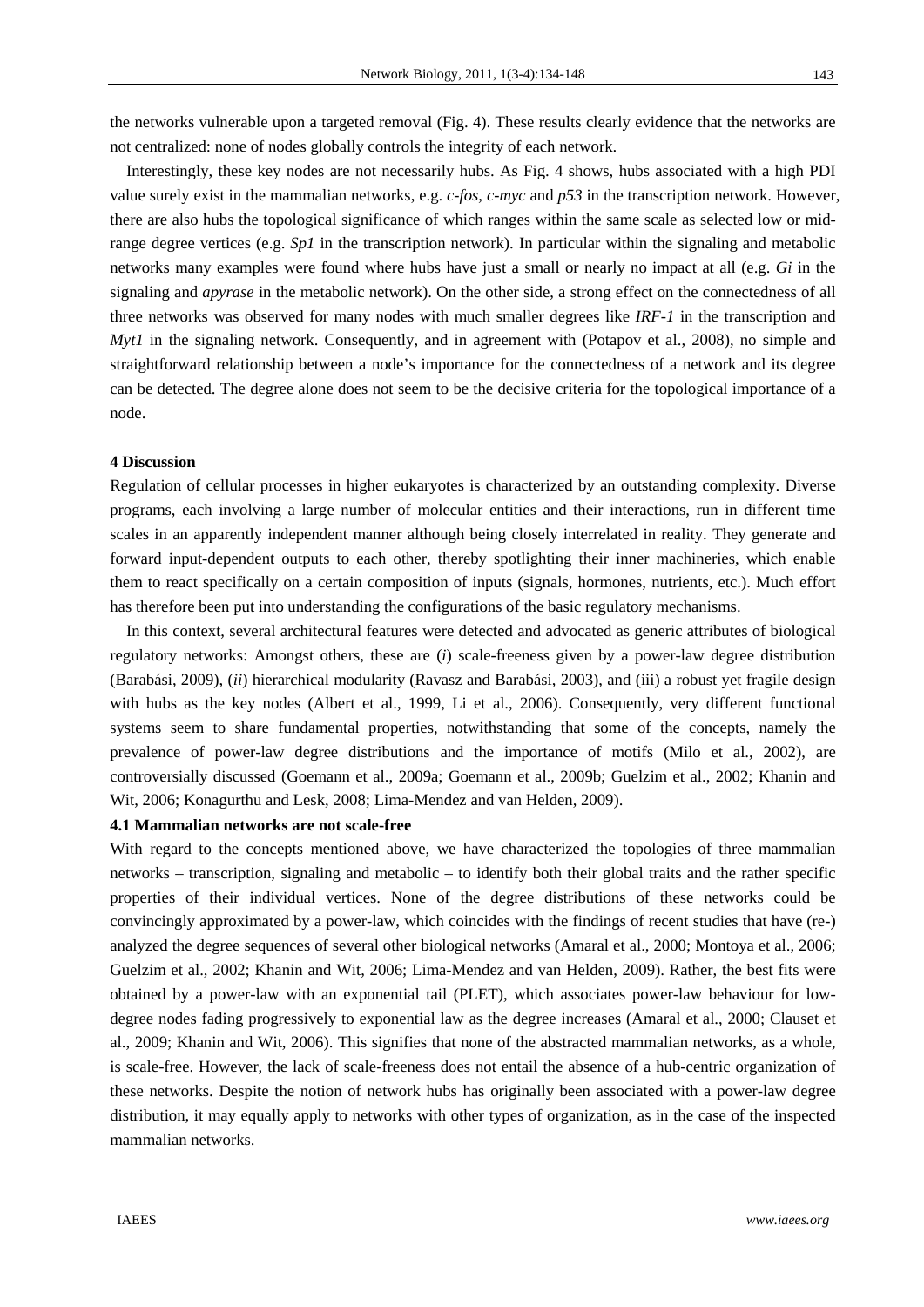For the transcription network, we found that its degree distributions can also be very well approximated by an exponential law. Such a distribution was reported for the *in*-degree of the transcription networks of yeast (Guelzim et al., 2002) and bacteria (Teichmann and Babu, 2004; Balaji et al., 2007). In contrast, the *out*-degree distributions for these networks do not follow an exponential law (Guelzim et al., 2002; Teichmann and Babu, 2004; Balaji et al., 2007), which differs from our findings for the mammalian transcription network. These differences may reflect some peculiarities of transcriptional regulation in mammals as compared with that in bacteria and yeast. Besides, the mammalian transcription network studied here did not include any non-TFgenes, while the bacterial and yeast networks (Guelzim et al., 2002; Teichmann and Babu, 2004; Balaji et al., 2007) included both TF-genes and non-TF-genes. Conceivably, the core transcription network comprising only TF genes and the extended transcription network, which also includes non-TF target genes, may be differently organized. Preliminary studies of our group support this hypothesis (M. Haubrock et al., in preparation).

The signaling network is the only one where in the direct comparison of the two one-parameter models (PL and EL), the power-law (PL) model is superior to the exponential law (EL) model. However, even in this case the hypothesis that this network is scale-free is rejected when comparing with the PLET model. For the metabolic network our data neither supports a power-law connectivity distribution of metabolites (Jeong et al., 2000; Wagner and Fell, 2001) nor a coinciding in- and out-degree distribution of metabolites (Jeong et al., 2000). Its out-degree distribution could be well fitted to an exponential law. That is in accordance with the observation that the connectivity distribution of metabolites in separate functional modules is exponential rather than a power law (Tanaka, 2005).

The absence of pure scale-freeness in the mammalian networks is rather important for understanding the possible mechanism of their evolutionary development. The developmental model based on a preferential attachment of newly emerging vertices to hubs has been proposed to explain how the power-law degree distribution can emerge in biological networks (Barabasi and Albert, 1999; Barabási and Oltvai, 2004; Albert, 2005). Since the mammalian networks significantly deviate from a power law, the contribution of other developmental mechanisms should be considered as well to explain the complexity of the networks. We suggest that the subsets of genes and relationships that constitute the mammalian networks have co-evolved very differently and through multiple mechanisms.

## **4.2 The mammalian networks differ in their modular organization**

The three mammalian networks differ in the dependencies of the mean clustering coefficient  $C(k)$  on the degree *k*. In both the transcription and the metabolic network, *C*(*k*) decreases with the degree. With regard to the criteria of hierarchical modularity (Ravasz et al., 2002; Barabási and Oltvai, 2004), these two networks, but not the signaling one, are therefore expected to contain hierarchically organized modules. This implies that while the low-degree vertices are part of highly cohesive, densely interlinked clusters, the high-degree vertices are not, as their neighbors have a smaller chance of linking to each other (Ravasz et al., 2002; Barabási and Oltvai, 2004). Hence, the high-degree vertices may play the role of bridging the many small communities of clusters into larger and hierarchically organized parts.

In the case of the transcription network, the linear dependency of  $C(k)$  on  $k$  indicates a largely hierarchical setup of modules in this network. Since the overall slope deviates from the standard -1, this constitution may not be a pure, but rather an "idealized" one, which in reality may be diluted by other components.

In contrast, the mammalian signaling network appears to be predominantly anti-hierarchical: most of its modules relate to one another in a semi-autonomous fashion. This means that signal processing occurs predominantly *within* individual modules and signal propagation *between* different modules through defined interfaces. Since signal transduction is mostly conveyed by protein-protein interactions, this network structure reflects the fact that its edges depend on the presence of one or few usually highly specific binding sites in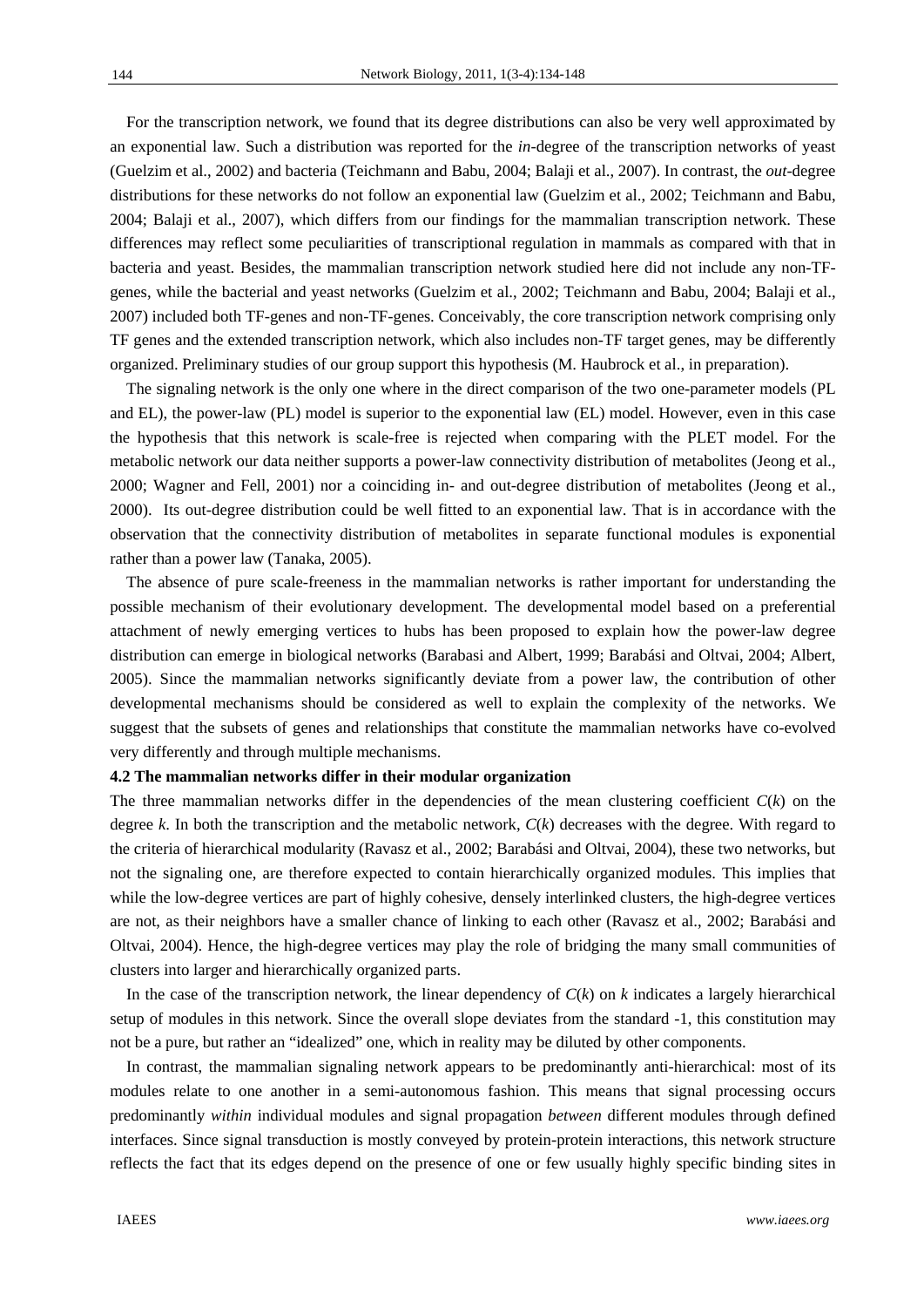each of the constituents (nodes). It ensures the necessary specificity of signal transduction from distinct receptors to distinct targets, such as transcription factors, metabolic enzymes etc., and at the same time efficient re-use of some modules for different purposes. To the best of our knowledge, this particular feature of the mammalian signaling network has not yet been reported, although this observation is in agreement with the general functional role of signal transduction systems.

The more complex dependency of  $C(k)$  on  $k$  in the metabolic network, i.e. the clear lack of a consistent power-law dependence, may suggest that parts of the network are organized in hierarchical modules, while other parts are constituted by semi-autonomous modules. Such a mixed architectural design is likely to refer well to the division of metabolism into anabolism, catabolism and central metabolism which are subdivided further into multiple incoming and outgoing pathways that label the main functional routes (e.g. glycolysis, tricarboxylic acid cycle) and join at different places to form an interconnected network (Fell, 2007). The coexistence of various types of modular organization may provide an additional advantage: networks with such a fuzzy community structure are expected to be more efficient in executing the represented processes than those with a pronounced community structure (Danon et al., 2008).

### **4.3 The three mammalian networks differ in their robustness**

By performing a knockout analysis of individual nodes, we have shown that the connectivity of the mammalian networks remains almost unaffected when randomly choosing the node. However, targeting one out of a tiny fraction of selected nodes significantly perturbs the associated network. Some of these particularly important nodes are hubs, but some others are mid-range and low-degree vertices. In accordance with our previous results (Potapov et al., 2008), there is no obvious relationship between the topological significance of a node as measured by its PDI, and its degree. Rather, this significance is determined by the role a node plays for the global connectivity of the whole network, while the degree is only a local property.

In particular the transcription network is characterized by a set of nodes that convey high vulnerability. This, together with the very small average shortest path length and the characteristic dependence of the clustering coefficient on the node degree discussed above, characterizes the architectural design of the transcription network as the most compact and unified among the three networks studied here. The network therefore is hierarchically centralized around a limited set of nodes. This peculiarity of the transcription network is reasonable when considering that in higher eukaryotes the transcription of a gene is generally controlled by a combination of several transcription factors that act together and in a cooperative fashion.

Removing a single node exerted only moderate effects on the pairwise connectivity within the signaling and the metabolic network indicating comparable robustness for both these networks. The high robustness of protein-to-protein connections in the signaling network is particularly remarkable because this network is the most sparsely connected one among the three networks studied here. It means that connections in the signaling network seem to be backed up by many alternative paths, thus reducing the dependency on single nodes. The semi-autonomous modular organization of the signaling network ensures that a local perturbation is restricted to the affected module, leaving the remainder of the network largely operable. These features of the signaling network also respond well to the functional role of this network in relaying regulatory information via signaling pathways. Note that the observed redundancy refers to a genome-wide signaling network. Since various cell types express only particular parts of this network, the actual redundancy of cell-specific networks might be greatly relaxed.

#### **4.4 Critical survey**

Obviously, the information used to create these networks, as well as our whole current knowledge about these mammalian systems is not complete. We cannot exclude that some of the numeric values in our estimates will not survive while completing the knowledge. In particular, this might relate to the transcription network, as the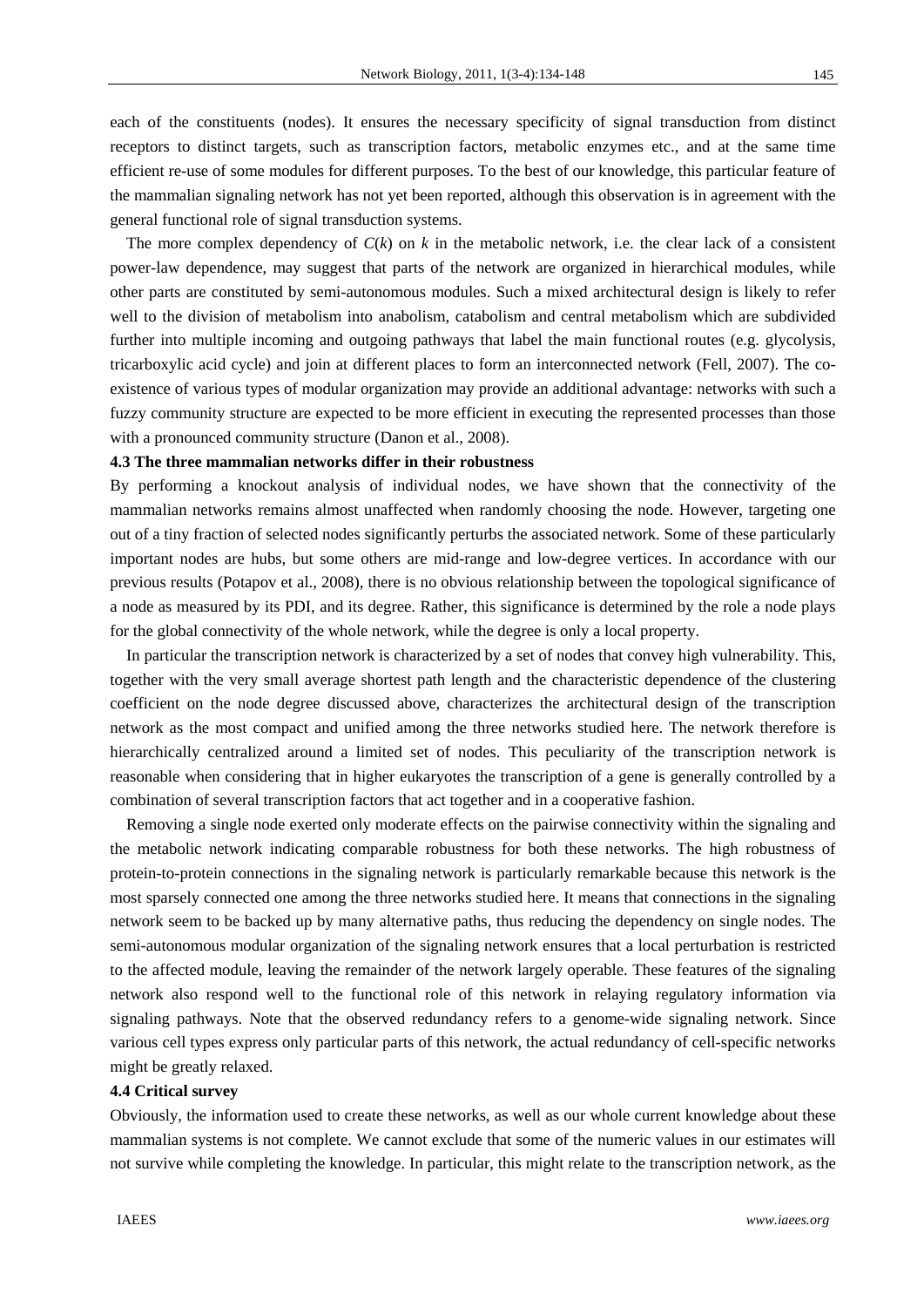most incomplete one. But, nevertheless, we believe that the ascertained features of the inspected networks constitute the main trends of the underlying yet uncharted entire systems.

## **5 Conclusions**

The topological properties of the investigated networks reveal distinct architectures. The transcriptional network exhibits a hierarchical modularity, whereas the signaling network is mainly comprised of semiautonomous modules. The metabolic network, in contrast, seems to be constituted of a more complex mixture of substructures. In any case, high-PDI nodes are considered to play the major role in interlinking the different modules. We conclude that the subsets of genes and relationships that constitute these networks have coevolved very differently and through multiple mechanisms.

# **Acknowledgements**

We are grateful to Michael Ante for providing the metabolic network. BG was supported in part by grant 0315225B (GlobCell) of the German Federal Ministry of Education and Research (ETB / BMBF).

# **References**

Agrawal H. 2002. Extreme self-organization in networks constructed from gene expression data. Physical Review Letters, 89(26): 268702

- Albert R, Jeong H, Barabási A-L. 2000. Error and attack tolerance of complex networks. Nature, 406(6794): 378-382
- Albert R. 2005. Scale-free networks in cell biology. Journal of Cell Science, 118(Pt 21): 4947-4957
- Amaral LAN, Scala A, Barthélémy M, Stanley HE. 2000. Classes of small-world networks. Proceedings of the National Academy of Sciences of USA, 97(21): 11149–11152
- Balaji S, Babu MM, Aravind L. 2007. Interplay between network structures, regulatory modes and sensing mechanisms of transcription factors in the transcriptional regulatory network of *E. coli*. Journal of Molecular Biology, 372(4): 1108–1122

Barabási A-L and Albert R. 1999. Emergence of scaling in random networks. Science, 286(5439): 509-512

Barabási A-L, Oltvai ZN. 2004. Network biology: understanding the cell's functional organization. Nature Reviews Genetics, 5(2): 101-113

- Barabási AL. 2009. Scale-free networks: a decade and beyond. Science, 325(5939): 412-413
- Bhan A, Galas DJ, Dewey TG. 2002. A duplication growth model of gene expression networks. Bioinformatics, 18(11): 1486-1493

Bhardwaj N, Yan KK, Gerstein MB. 2010. Analysis of diverse regulatory networks in a hierarchical context

shows consistent tendencies for collaboration in the middle levels. Proceedings of the National Academy of Sciences of USA, 107(15): 6841–6846

- Carter SL, Brechbuhler CM, Griffin M, et al. 2004. Gene expression network topology provides a framework for molecular characterization of cellular state. Bioinformatics, 20(14): 2242-2250
- Choi C, Crass T, Kel A, et al. 2004. Consistent re-modeling of signaling pathways and its implementation in the TRANSPATH database. Genome Informatics, 15(2): 244-254

Clauset A, Shalizi C, Newman MEJ. 2009. Power-law distributions in empirical data. SIAM Review, 51(4): 661-703

- Crucitti P, Latora V, Marchiori M, et al. 2004. Error and attack tolerance of complex networks. Physica A: Statistical Mechanics and its Applications, 340(1-3): 388-394
- Danon L, Arenas A, Díaz-Guilera A. 2008. Impact of community structure on information transfer. Physical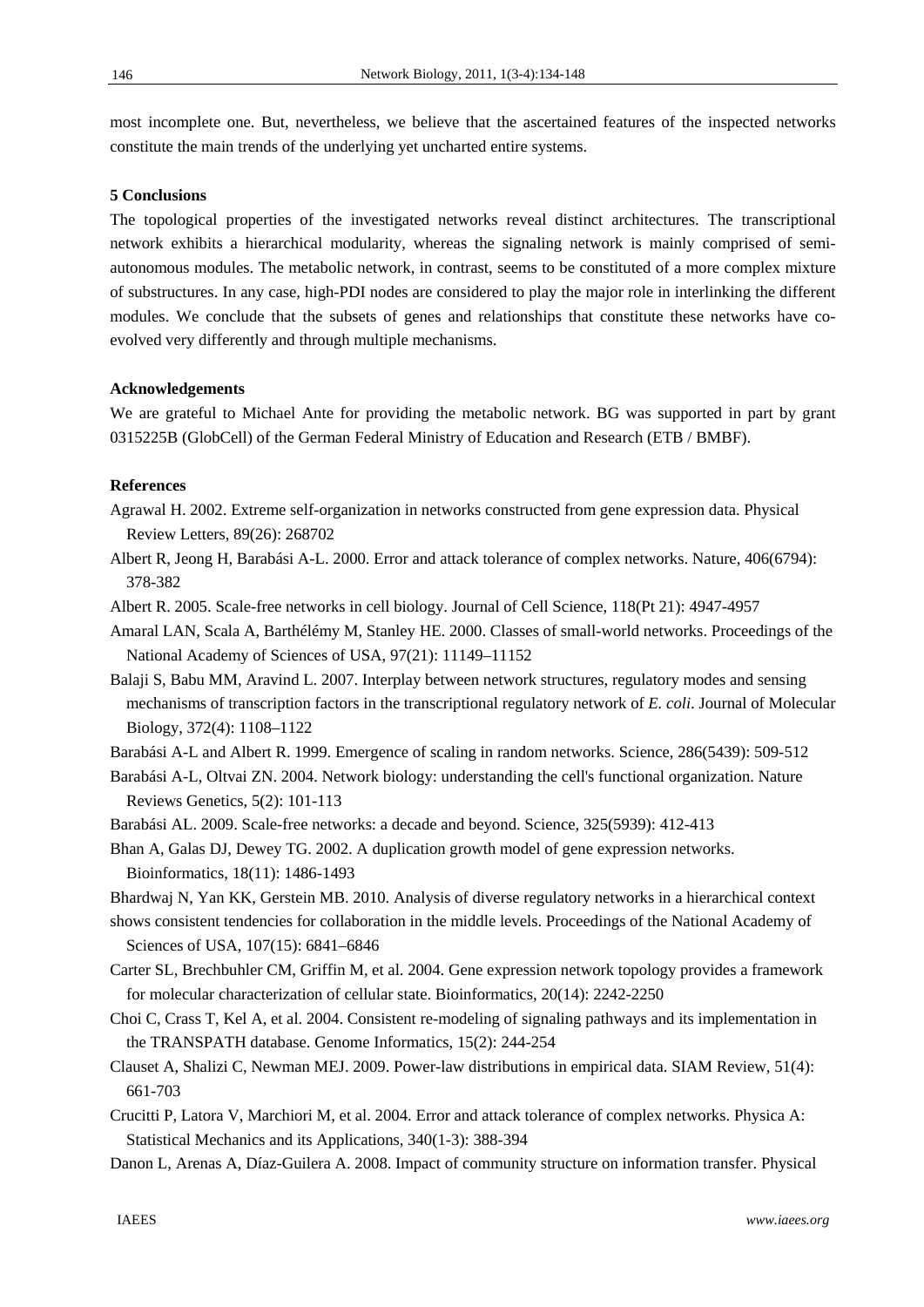Review E, 77(3 Pt 2): 036103

- Dorogovtsev SN, Mendes JFF. 2002. Evolution of networks. Advances in Physics, 51: 1079-1187
- Featherstone DE, Broadie K. 2002. Wrestling with pleiotropy: genomic and topological analysis of the yeast gene expression network. Bioessays, 24(3): 267-274
- Fell DA. 2007. Metabolic networks. In: Biological Networks. Complex Systems and Interdisciplinary Science (Vol. 3) (Kopos F, ed). World Scientific Publishing Co., New Jersey, USA
- Giot L, Bader JS, Brouwer C, et al. 2003. A protein interaction map of *Drosophila melanogaster*. Science, 302(5651): 1727-1736
- Goemann B, Wingender E, Potapov AP. 2009a. An approach to evaluate the topological significance of motifs and other patterns in regulatory networks. BMC Systems Biology, 3: 53
- Goemann B, Potapov AP, Ante M, et al. 2009b. Comparative analysis of topological patterns in different mammalian networks. Genome Inf Ser, 23(1): 32-45
- Guelzim N, Bottani S, Bourgine P, et al. 2002. Topological and causal structure of the yeast transcriptional regulatory network. Nature Genetics, 31(1): 60-63
- Hartwell LH, Hopfield JJ, Leibler S, Murray AW. 1999. From molecular to modular cell biology. Nature, 402(6761 Suppl): C47-C52
- Ibrahim SS, Eldeeb MAR, Rady MAH. 2011. The role of protein interaction domains in the human cancer network. Network Biology, 1(1): 59-71
- Jeong H, Mason SP, Barabási A-L, et al. 2001. Lethality and centrality in protein networks. Nature, 411(6833): 41-42
- Jeong H, Tombor B, Albert R, et al. 2000. The large-scale organization of metabolic networks. Nature, 407(6804): 651-654
- Kanehisa M, Araki M, Goto S, et al. 2008. KEGG for linking genomes to life and the environment. Nucleic Acids Research, 36(Database issue): D480-D484
- Khanin R, Wit E. 2006. How scale-free are biological networks? Journal of Computational Biology, 13(3): 810-818
- Kitano H. 2004. Biological robustness. Nature Reviews Genetics, 5(11): 826-837
- Konagurthu A, Lesk A. 2008. On the origin of distribution patterns of motifs in biological networks. BMC Systems Biology, 2: 73-81
- Krull M, Pistor S, Voss N, et al. 2006. TRANSPATH®: An information resource for storing and visualizing signaling pathways and their pathological aberrations. Nucleic Acids Research, 34(Database issue): D546- D<sub>551</sub>
- Li L, Alderson D, Doyle J, et al. 2006. Towards a Theory of Scale-Free Graphs: Definition, Properties, and Implications. Internet Mathematics, 2(4): 1-39
- Lima-Mendez G, van Helden J. 2009. The powerful law of the power law and other myths in network biology. Molecular Biosystems, 5(12): 1482-1493
- Luscombe NM, Babu MM, Yu H, et al. 2004. Genomic analysis of regulatory network dynamics reveals large topological changes. Nature, 431(7006): 308-312
- Ma H, Zeng AP. 2003. Reconstruction of metabolic networks from genome data and analysis of their global structure for various organisms. Bioinformatics, 19(2): 270-277
- Ma'ayan A, Jenkins SL, Neves S, et al. 2005. Formation of regulatory patterns during signal propagation in a mammalian cellular network. Science, 309(5737): 1078-1083
- Martínez-Antonio A. 2011. *Escherichia coli* transcriptional regulatory network. Network Biology, 1(1): 21-33 Maslov S, Sneppen K. 2002. Specificity and stability in topology of protein networks. Science, 296(5569):